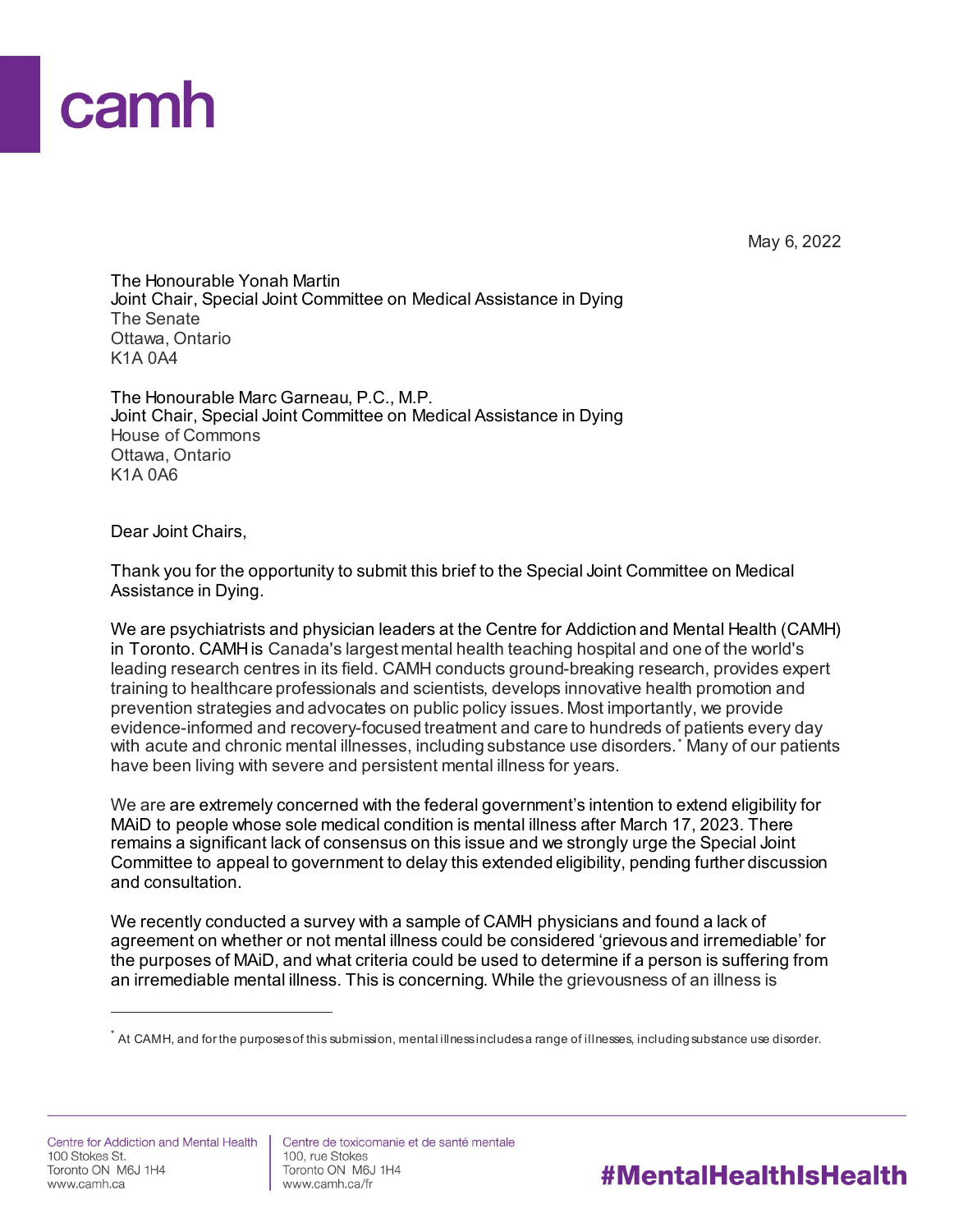subjective and there is no doubt that some people with mental illness experience intolerable psychological and sometimes physical suffering due to their symptoms, the irremediableness of an illness is an objective determination that must be based on the best medical evidence available. However, at this time there is simply not enough evidence in the mental health field to predict the trajectory of any one person's mental illness and to ascertain whether an individual has an irremediable mental illness. That means that any criteria or standards developed to determine the irremediableness of a person's mental illness will be inherently subjective. Therefore, before MAiD is extended to people whose sole medical condition is mental illness, it is imperative that such criteria or standards be developed in *extensive consultation with a wide range of experts* – including people with lived experience of mental illness and their families – to establish a consensus definition for when a mental illness should be considered irremediable for the purposes of MAiD. This will likely take significant time given the complexity of the task.

Of further concern, our survey found significant disagreement amongst physicians on whether or not a request for MAiD can be differentiated from suicidal intent. Contrary to the *Truchon* decision, distinguishing between a patient who is suicidal and one who is rationally requesting MAiD due to their mental illness is an extremely difficult task for psychiatrists. This is another extremely important issue that requires further discussion and consultation with experts.

CAMH physicians who completed our survey also highlighted the concerns they had about access to mental health care in the context of expanded eligibility for MAiD. Despite recent government investments in mental health care, Canada's mental health care system has experienced chronic underfunding leading to a significant shortage of community and hospitalbased mental health care across the country. We know that about 1/3 to 1/2 of Canadians with mental illness were not getting their mental health needs met *before* the COVID-19 pandemic exacerbated the mental health crisis and increased the burden on our mental health system. Therefore, we question the decision to expand MAiD to people whose sole medical condition is mental illness without first addressing equitable access to evidence-informed mental health treatment and supports.

The results of our survey are not new or surprising, they replicate the findings from the Canadian Psychiatric Association member consultation in 2020 and the conclusion of the Council of Canadian Academies expert working group report in 2018. The continued lack of consensus on these fundamental issues should alert the Special Joint Committee and government that further deliberation amongst experts is needed.

Finally, we know that people with mental illness and their loved ones – those whose lives will be most intimately impacted by this major change in MAiD eligibility - have not been adequately engaged by decision makers. We recently had the opportunity to meet with CAMH's patient and family advisory councils to discuss the upcoming changes to MAiD legislation. There was a variety of conflicting opinions, but most troubling was a general lack of awareness that people with mental illness as their sole medical condition will soon be eligible for MAiD. Given that

camh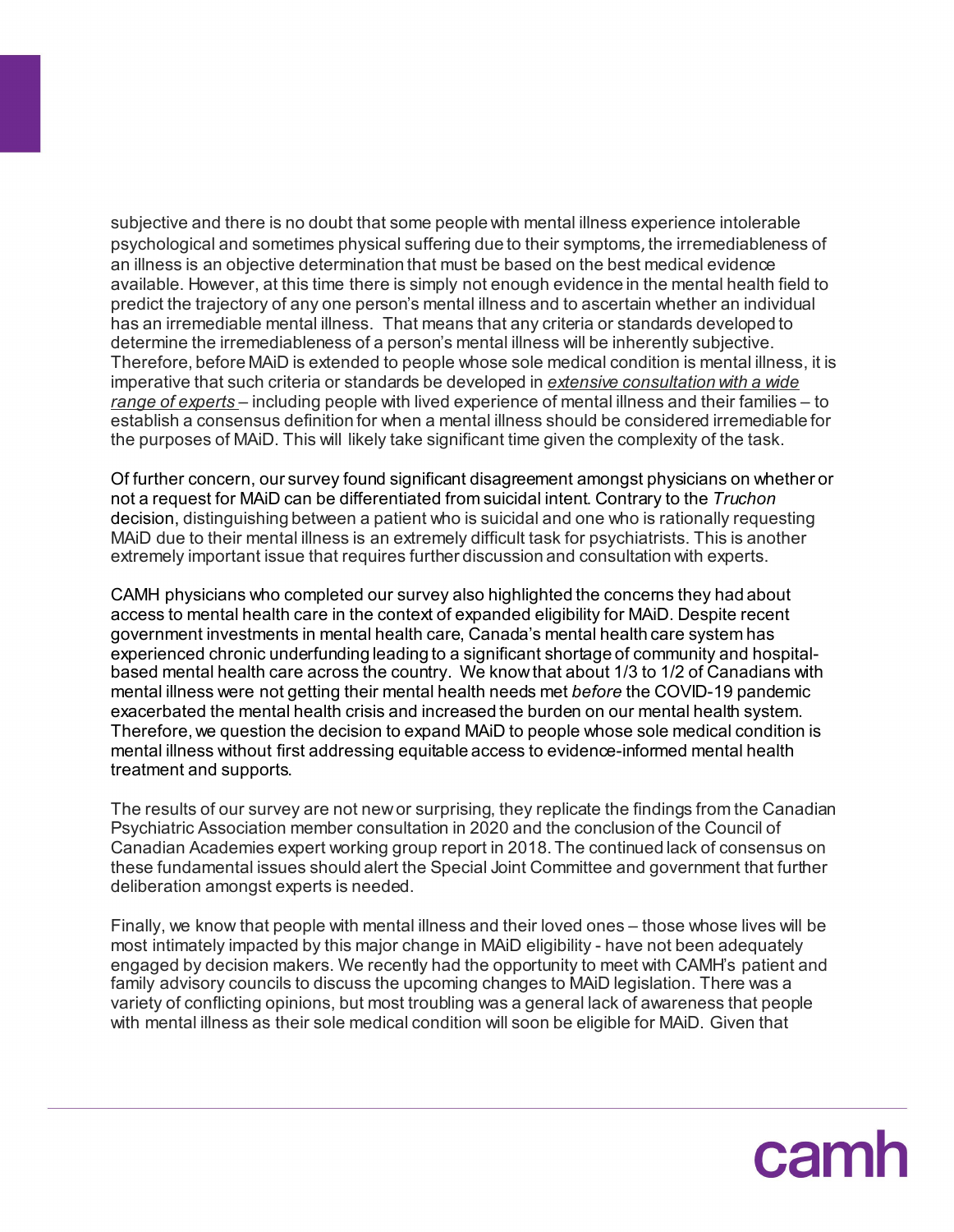participants in these groups are generally well-informed and engaged in mental health matters, this should be of concern to the Special Joint Committee and government. CAMH is now conducting research to better understand the perspectives of patients and families on MAiD, and we strongly encourage the government to similarly engage in more extensive consultation with a wide variety of people with mental illness and their families before eligibility is extended.

As we have made clear, we do not believe that eligibility for MAiD should be extended to people whose sole medical condition is mental illness at this time. Before eligibility is extended, there must be thoughtful and inclusive discussions to develop consensus definitions of irremediableness and suicidality. We would be happy to co-lead those discussions. Further, we believe that additional safeguards are required for MAiD requests when mental illness is the sole underlying medical condition. These safeguards should set out requirements and procedures for assessments, a minimum reflection period, and details for review processes.

With the rapidly approaching deadline to permit MAiD for people whose sole medical condition is mental illness, improving access to mental health care has become even more critical. Therefore, we urge the Special Joint Committee, and the federal and provincial/territorial governments to prioritize mental health care and immediately increase investments to create a comprehensive, evidence-supported and connected mental health system.

Sincerely,

**Dr. Vicky Stergiopoulos** Physician-in-Chief, CAMH Professor and Vice-Chair, Clinical and Innovation, Department of Psychiatry, University of Toronto



**Dr. Tarek Rajji** Chief, Adult Neurodevelopment and Geriatric Psychiatry Division, CAMH Professor & Director of Geriatric Psychiatry Division, Department of Psychiatry & Executive Director, Toronto Dementia Research Alliance, University of Toronto Canada Research Chair in Neurostimulation for Cognitive Disorders